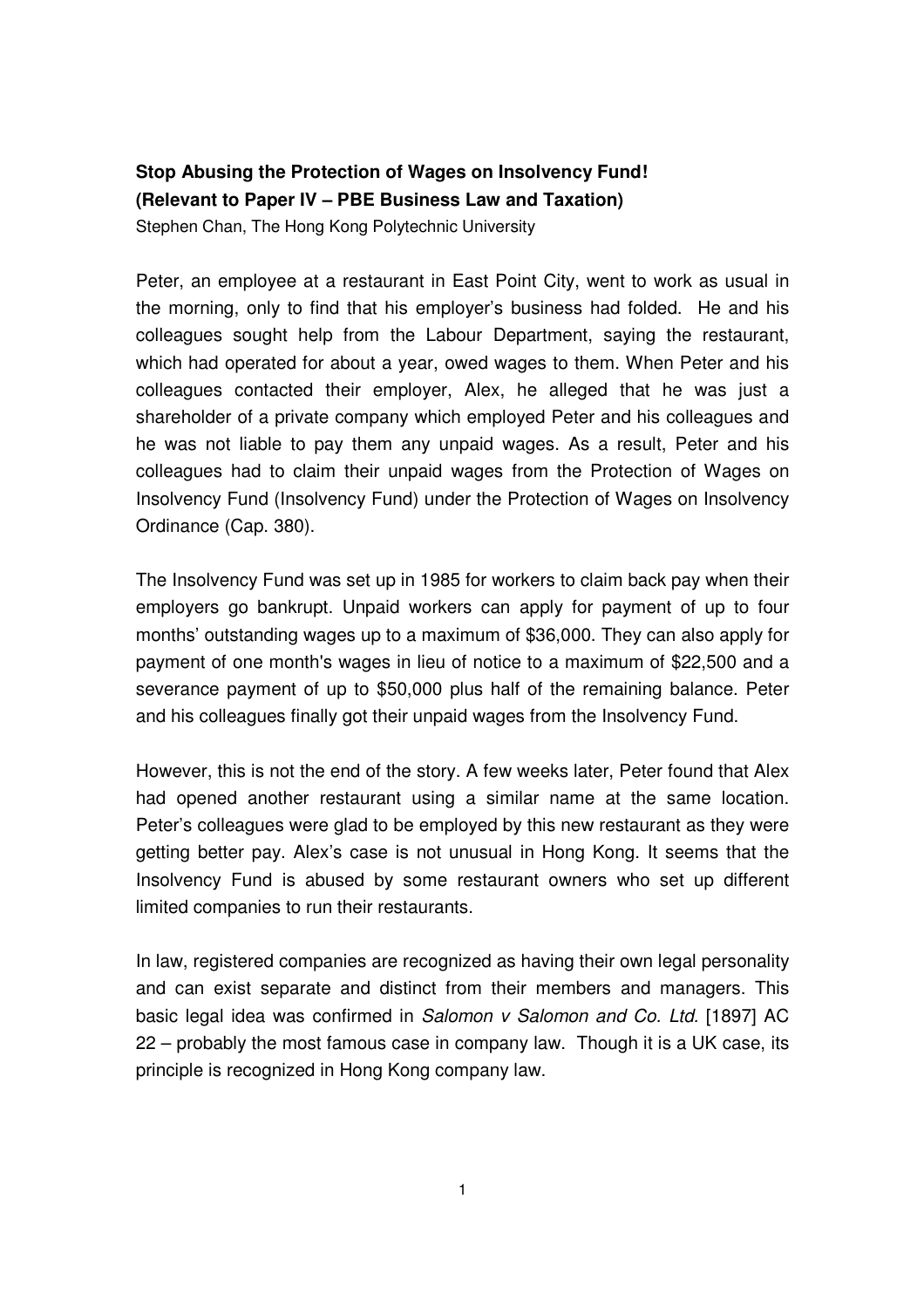The case concerned a man who ran a shoe-making business as a sole trader but who then sought to convert the business into the form of a limited company. As the company is a separate legal entity from its owners, the company had to pay Mr. Salomon for the value of the business transferred to it from Mr. Salomon. The company paid him partly in shares in itself and partly by way of a secured loan from Mr. Salomon to it, which it promised to repay at a later date. Before the company had repaid its debt to Mr. Salomon, it went into insolvent liquidation. Mr. Salomon claimed all the assets of the company to repay the loan but the other unsecured creditors considered that the whole set up was a fraud, and that Mr. Salomon and the company were, in reality, the same legal person. Thus, Mr. Salomon should not have priority in getting his loan back. However, the court did not agree:

Lord Halsbury said: "...it seems to me impossible to dispute that once a company is legally incorporated it must be treated like any other independent person with rights and liabilities appropriate to itself, and that the motives of those who took part in the promotion of the company are absolutely irrelevant in discussion what those rights and liabilities are."

The decision in the Salomon case makes it clear that a company has most of the rights of a human person, one of which is the ability to sue and to be sued in court. This is confirmed by section 5A(1) of the Companies Ordinance, which provides that a company has the capacity and the rights, powers and privileges of a natural person.

In the case of Foss v Harbottle (1843) 67 ER 189, the court made it clear that when a legal wrong is done to the company or its property, it is the company that should take legal action, not the shareholders personally (though the court also decided that there were some exceptions to this rule).

Unlike a human person, a properly registered company can, in theory, live forever. This doctrine of perpetual succession is confirmed by section 16(2) of the Companies Ordinance which provides that, from the date of incorporation, the founder members, together with such other persons as may from time to time become members of the company, is a body corporate capable of having perpetual succession. This means that when the owner of a share dies, the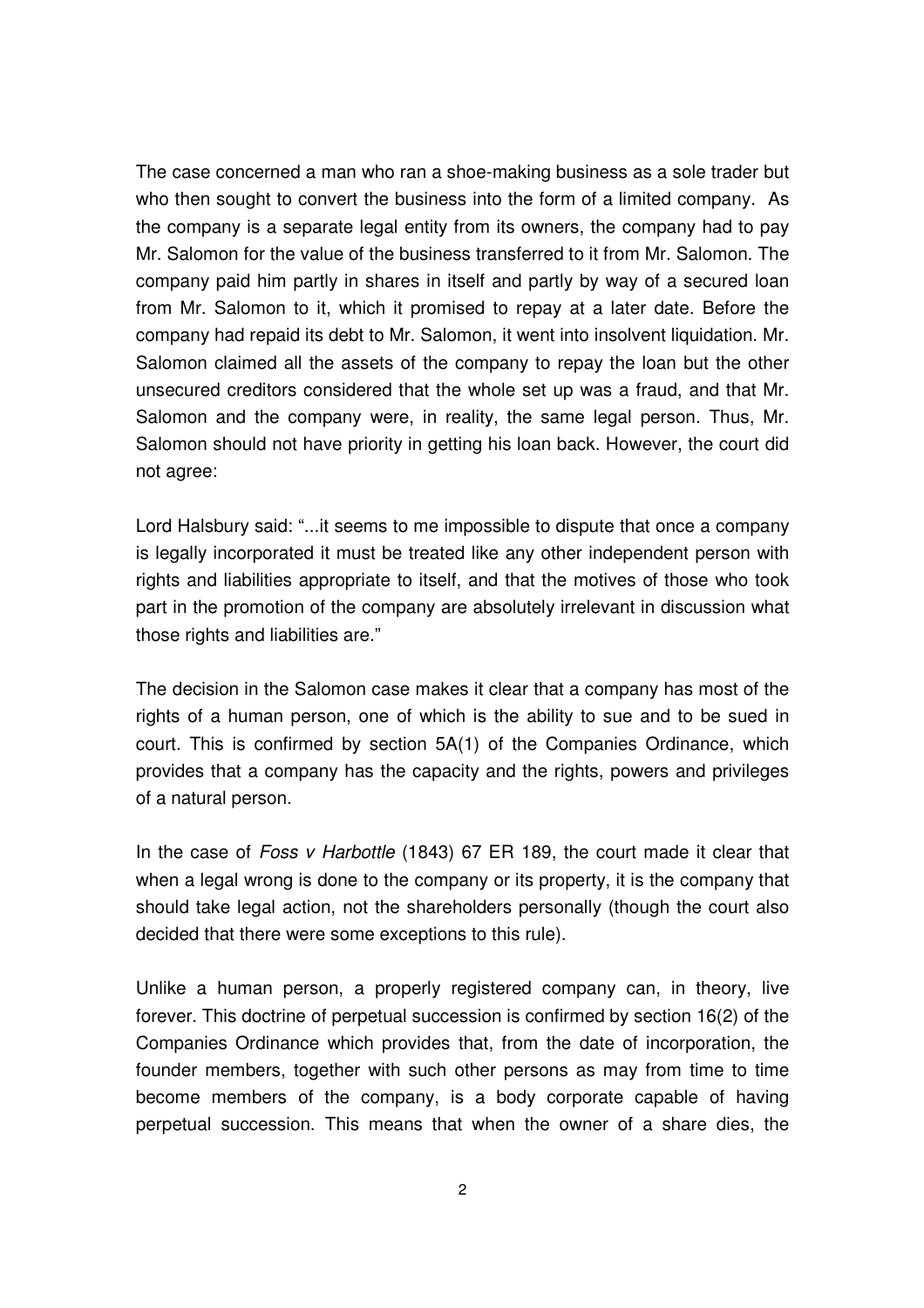company can continue and the deceased member's share is simply transferred to another person. Thus, even though the owners of the company change, the company is unaffected.

However, if a company is used as a means to commit fraud or to violate legislation, the court may lift the corporate veil.

In Gilford Motor Co. v Horne (1933) Ch.935 Mr. Horne was employed as a director of Gilford Motor and one of the terms of his employment restricted him from seeking business from Gilford's customers once he left the employment. Having left the company, Mr. Horne set up a new company, which employed him and his wife. Acting on behalf of the new company, he sought to get business from Gilford's customers. The court held that the new company was a sham and ordered both the new company and Mr. Horne not to approach Gilford's customers.

Lord Hanworth said: "I am quite satisfied that this company was formed as a device, a strategem, in order to mask the effective carrying on of a business by Mr. E B Horne."

In a recent Hong Kong case, Lee Sow Keng Janet v Kelly McKenzie Ltd. and Others [2004] 3 HKLRD 517, Linkwaters Investment Ltd traded in the name of Kelly McKenzie as an employment consultant agency. Ms Lee was employed by Linkwaters and worked as a personnel consultant. Under her employment contract, Ms Lee's employment could be terminated at any time by either of the parties giving two months' written notice to that effect or on payment of two months' salary in lieu of notice. Ms Lee gave written notice to terminate her employment on 27 October 1997 with the effective date of termination being 26 December 1997. On 12 December 1997, two weeks before the expiry of the twomonth notice period, Ms Lee was summarily dismissed by Kelly McKenzie. Ms Lee then commenced High Court proceedings against Linkwaters for outstanding commission and obtained judgment in default against Linkwaters. However, Linkwaters failed to make any payment to satisfy the judgment debt; Ms Lee then successfully petitioned for the company's winding up on 12 February 2001.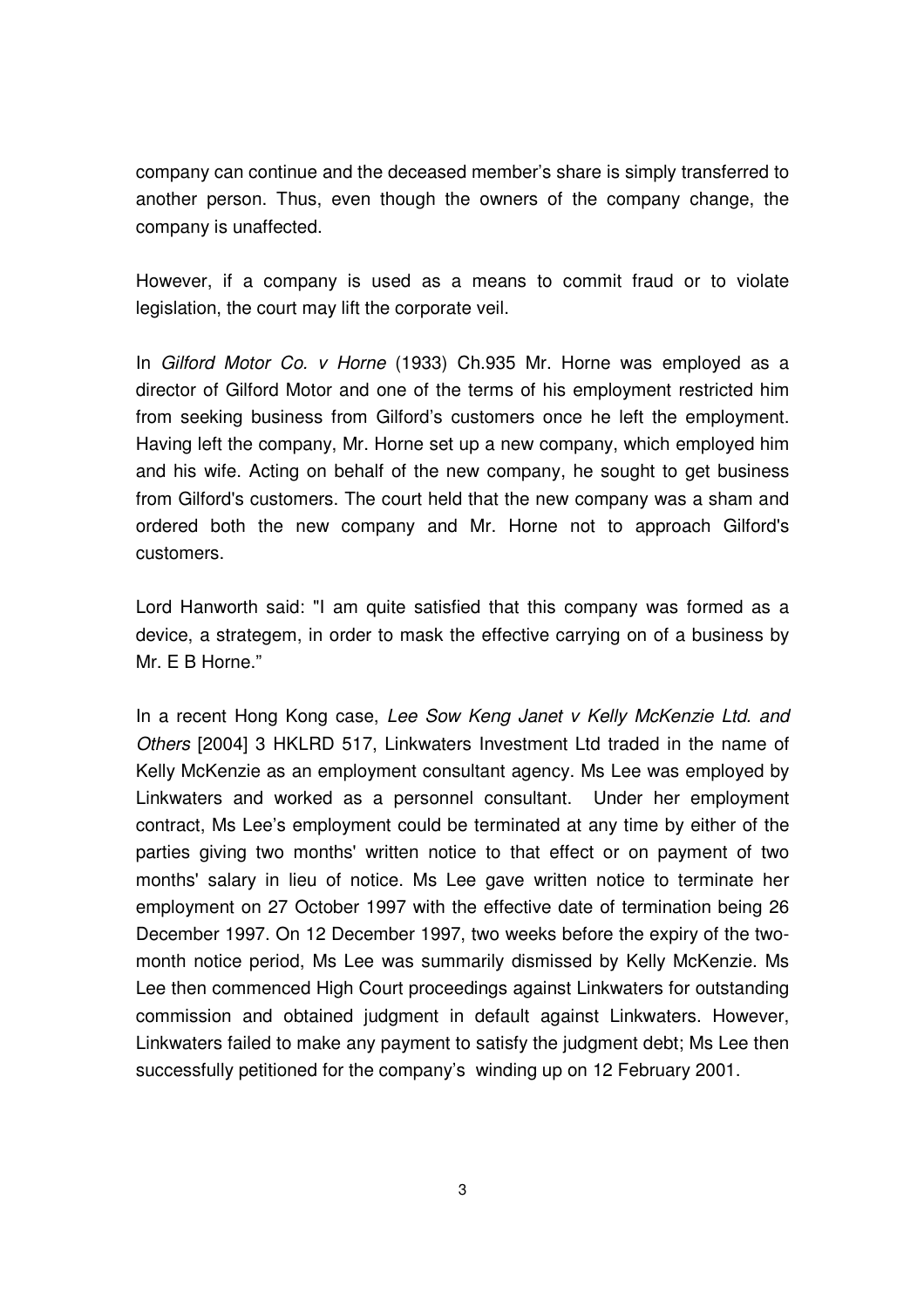Subsequent to Linkwater's winding up, Ms Lee discovered that a private company, Kelly McKenzie Ltd, had been incorporated by A and B, who were the previous controlling shareholders and directors of Linkwaters, one month after she had given notice to Linkwaters to terminate her employment contract. Ms Lee believed that Kelly McKenzie Ltd was a sham and a facade established by A and B to avoid payment of commission and other emoluments owed to her by Kelly McKenzie.

In this case, the court found that the accounts of Linkwaters showed its annual turnover ranged between \$6.5 million and \$7.7 million for the years ended 31 March 1994 to 31 March 1998. The company was plainly profitable and it would not be unreasonable, in those circumstances, to infer that there was value attached to its goodwill. The court further pointed out that Linkwaters' trading under the name of Kelly McKenzie should not be overlooked. It is no mere coincidence that the name of the new company was Kelly McKenzie Ltd.

The court then held that, taking all the circumstances into account, it was perfectly justified in lifting the corporate veil. The whole point of the exercise where the facts so warrant is to go behind the veil or facade to identify the person or persons in control: the real question is one of control. In this case, the judge found, with ample evidence to support this, that A and B "orchestrated" the entire "show" including the deliberate decision not to defend Ms Lee's action against Linkwaters and ultimately letting Linkwaters go into liquidation, the diversion of the goodwill and business of Linkwaters to the new company and the depletion of the accumulated profits of Linkwaters through dividend payments to ensure that Linkwaters had no funds with which the judgment debt could be satisfied. Thus the intention to evade liability on the part of A and B could not have been clearer.

From this case, we see that if a company is used as a sham to evade an existing liability, the court may lift the corporate veil and treat the company and its shareholders as one entity. As a result, the shareholders may be liable for the debts of the company. The whole point of lifting the corporate veil is to look behind the facade to establish who exercises real and actual control of a company. Therefore, if a restaurant owner uses a private company to evade his obligation to pay his employees and abuses the Protection of Wages on Insolvency Fund, the court may lift the corporate veil and hold the restaurant